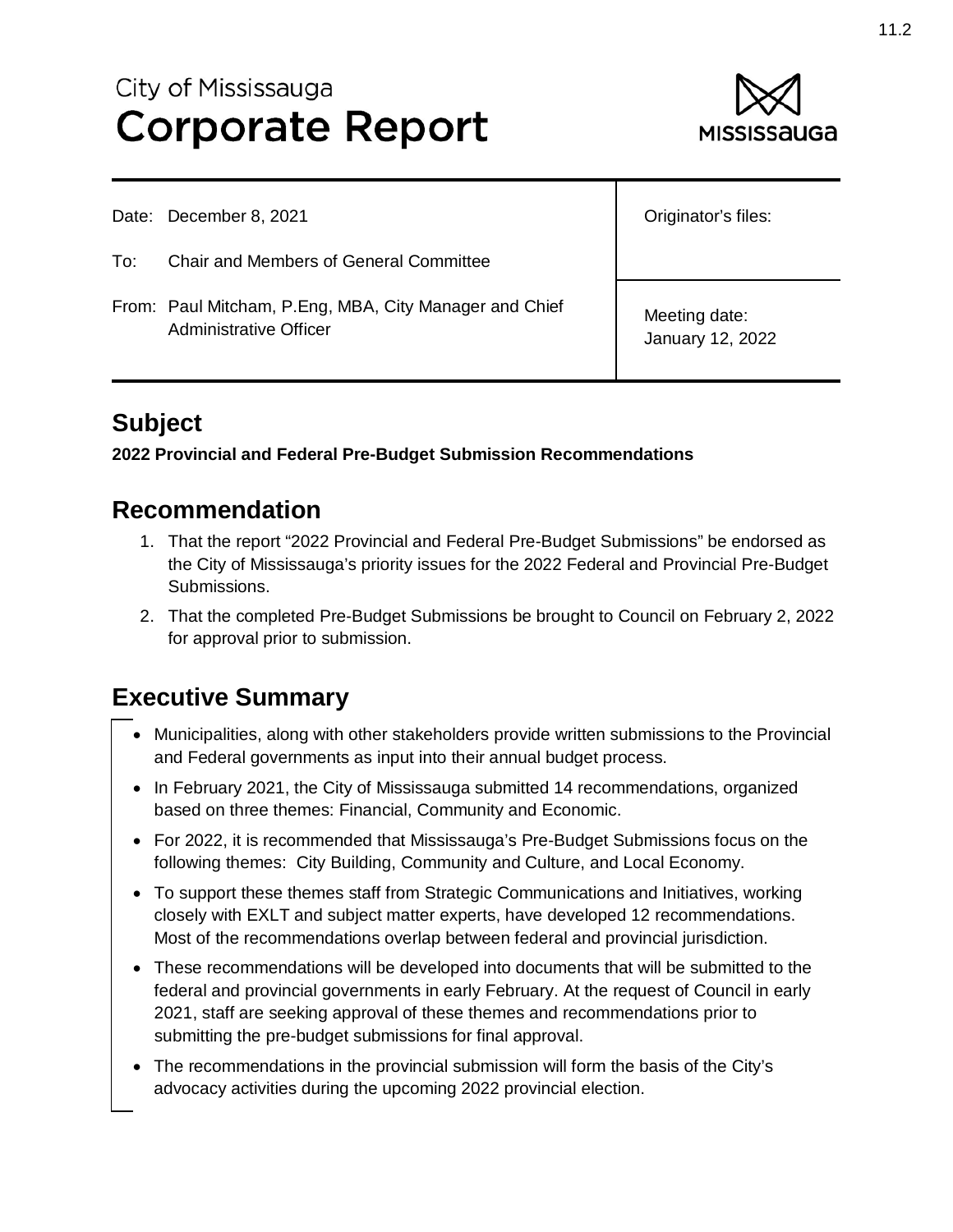# **Background**

Annually, municipalities across Ontario are encouraged to provide written submissions to the Provincial and Federal governments as input into their annual budget process. In previous years, the City of Mississauga used this opportunity to submit pre-budget submissions that articulated the needs of the City and formed the foundation of the City's government advocacy efforts for that year.

For 2021, through annual budget consultations, both the Provincial and Federal governments requested public input on various issues, including ideas on how to continue to support families, workers and businesses during COVID-19, while positioning the province and country for a strong economic recovery.

In alignment with the City's COVID-19 Recovery Framework, the City of Mississauga's 2021 pre-budget submissions were organized into 14 recommendations based on three recovery pillars: Financial, Community and Economic. The 2021 Provincial and Federal Pre-Budget Submissions included detailed information on each recommendation and priority area. Staff anticipate that the deadline for the 2022 Provincial and Federal pre-budget submissions will be early February 2022.

# **Comments**

The City of Mississauga uses our annual Pre-Budget Submissions to form the foundation of the City's government advocacy efforts for the year ahead. Over the past year, these advocacy efforts have played a significant role ensuring financial sustainability for the City. In particular, achieving the removal of the 5 per cent cap on payments in lieu of taxes (PILTs) for the GTAA, and securing additional safe restart funding are examples of successes. Successful government advocacy requires coordination, discipline, and often takes significant time to realize results.

### **Mississauga's Approach to Pre-Budget Submissions**

The City's current advocacy approach has resulted in achieving or making progress on all of our pre-budget priorities.

As our city grows and political landscapes evolve, intergovernmental advocacy is becoming more complex, but also increasingly critical to Mississauga's continued success. There is immense competition for government resources from not only the municipal sector, but many other industries and stakeholders. This competition will only increase as governments become more focused on deficit reduction in the years ahead, in response to the spending during COVID-19.

The recommendations contained within this report will be used as a basis for meetings with politicians and staff within government, including at the annual Federation of Canadian Municipalities (FCM) and Association of Municipalities of Ontario (AMO) conferences. Staff will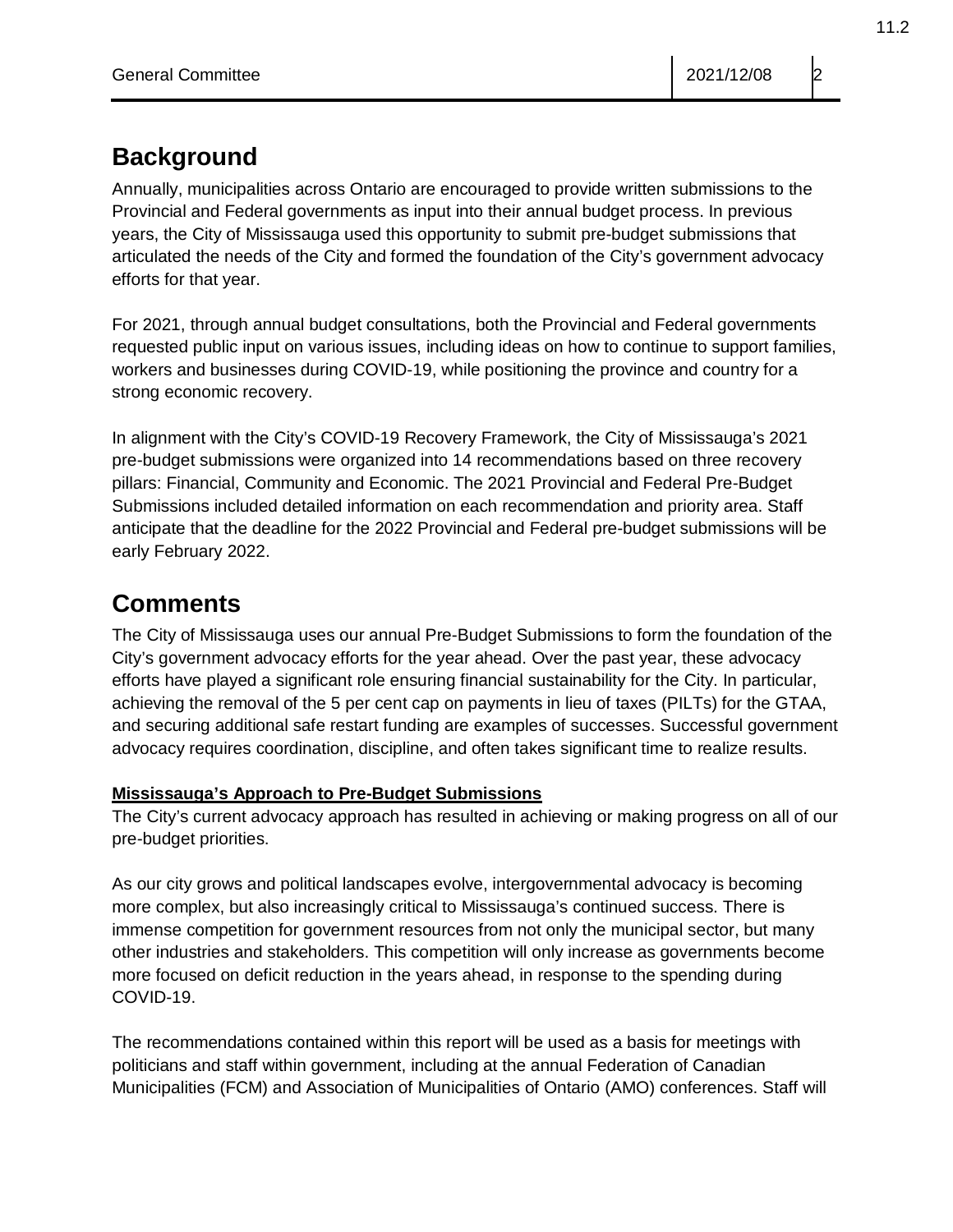monitor progress on each recommendation and report back to Council through analysis of the federal and provincial budgets, as well as government announcements.

#### **Mississauga's 2022 Proposed Pre-Budget Recommendations:**

This year, staff recommend three themes for our pre-budget submission: City Building, Community and Culture, and Local Economy.

These themes will be supported by the following 12 recommendations to be included in the City's Federal and Provincial Pre-Budget Submissions:

#### **CITY BUILDING:**

The City of Mississauga is a dynamic, diverse and growing city, home to almost 800,000 people and over 94,000 businesses. As the City continues to grow, we face increased challenges that go beyond the day-to-day pressures of a growing city, such as transit, aging infrastructure, climate change, and the need to address the growing backlog of Provincial Offence Notices in our courts. In addition, there is a growing demand for services that surpass the availability of revenue and resources to implement them. We run an efficient and effective government.

In order to build world-class cities, municipalities require new revenue tools, which address the issues we face, from delivering high-quality services and building 21st Century infrastructure, to responding to the impacts of climate change and adapting to changes in the national and global economies. Cities need the support of federal and provincial partners to continue to provide essential front-line services, as well as invest in critical infrastructure. The important role cities play and the fiscal instability we face has been made clear throughout the COVID-19 pandemic.

The following are Mississauga's proposed recommendations to the federal and provincial governments. Each will be discussed in greater detail in the submission, along with charts, and graphics where appropriate.

*Recommendation 1:* Work with municipalities to continue to provide safe restart funding for 2022 and develop new revenue tools to ensure cities can fulfill their responsibilities and invest in a higher quality of life for all.

*Recommendation 2:* Deliver sustainable, long-term and predictable funding for infrastructure renewal, transit, and active transportation projects to keep our communities moving.

*Recommendation 3:* Provide the additional Justices of the Peace required to address the growing backlog of Provincial Offence Notices in our court system.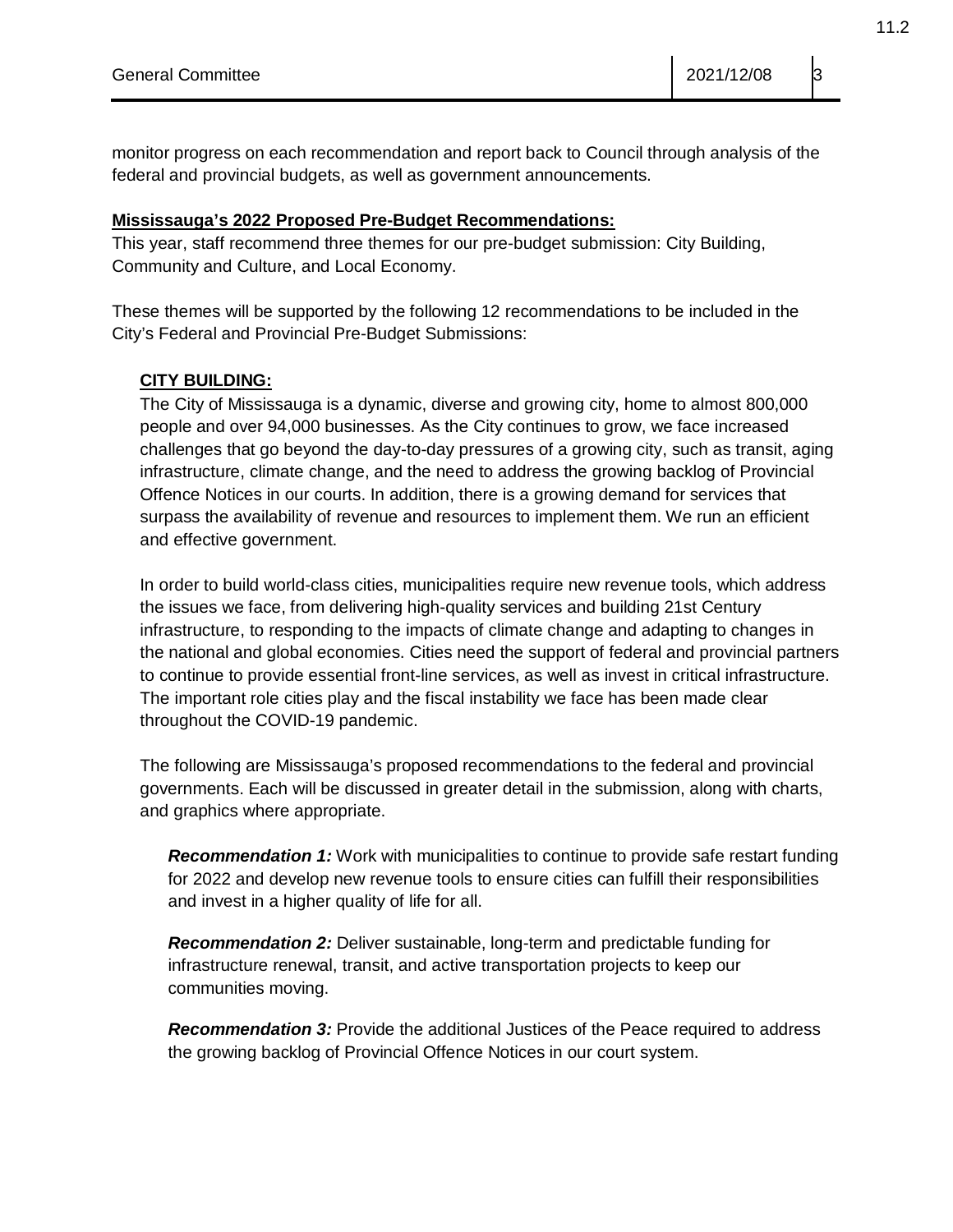*Recommendation 4:* Provide the funding and support necessary to assist Mississauga in realizing its priority transit projects:

- i. Provincial support on Two-Way All-Day Service on the Milton Go Rail Corridor
- ii. Restoring the downtown loop to the Hurontario LRT project;
- iii. Eglinton Crosstown West Extension to the airport
- iv. Downtown Mississauga Terminal and Transitway Connection; and
- v. Dundas Bus Rapid Transit Corridor.

*Recommendation 5:* Provide investments in projects that mitigate the impacts of climate change and increase the resiliency and adaptability of our communities.

- i. Transition of bus fleet to zero-emission vehicles
- ii. Bus Maintenance and Storage Facility Zero-Emission Conversion
- iii. Solar power and green building standards for our municipal facilities

*Recommendation 6:* Termination of the Hwy 413/GTA West project due to the detrimental impact on the environment, encouragement of residential sprawl, and increased dependence on cars.

### **COMMUNITY AND CULTURE**

Investments in affordable housing, community amenities, support networks, activities, and other cultural facets will help ensure that residents can continue to live, work and play in the City of Mississauga.

Through the City's continued work with its many community stakeholders, residents have shown a willingness to join and participate in the rich opportunities of a vibrant municipal life.

*Recommendation 7:* Partner with cities to fund and build affordable housing to close the supply gap and ensure everyone has a safe place to live.

#### **Supply**

- Enhance and introduce mechanisms to discourage investor-owned residential real estate such as capital gains tax, improvements to the Provincial Non-resident Speculation Tax such as increasing the tax rate and requiring that purchases of any amount of units be subject to the tax (not just less than six units).
- Enhance and introduce supports for first-time home buyers such as assistance with closing costs.
- Provide direct funding to municipalities such as:
	- o Reinstate Provincial Brownfield Remediation Fund to support municipalities in safely building affordable housing on former industrial sites
	- o Create Complete Communities Fund to provide municipalities with planning resources to more effectively up-zone existing residential areas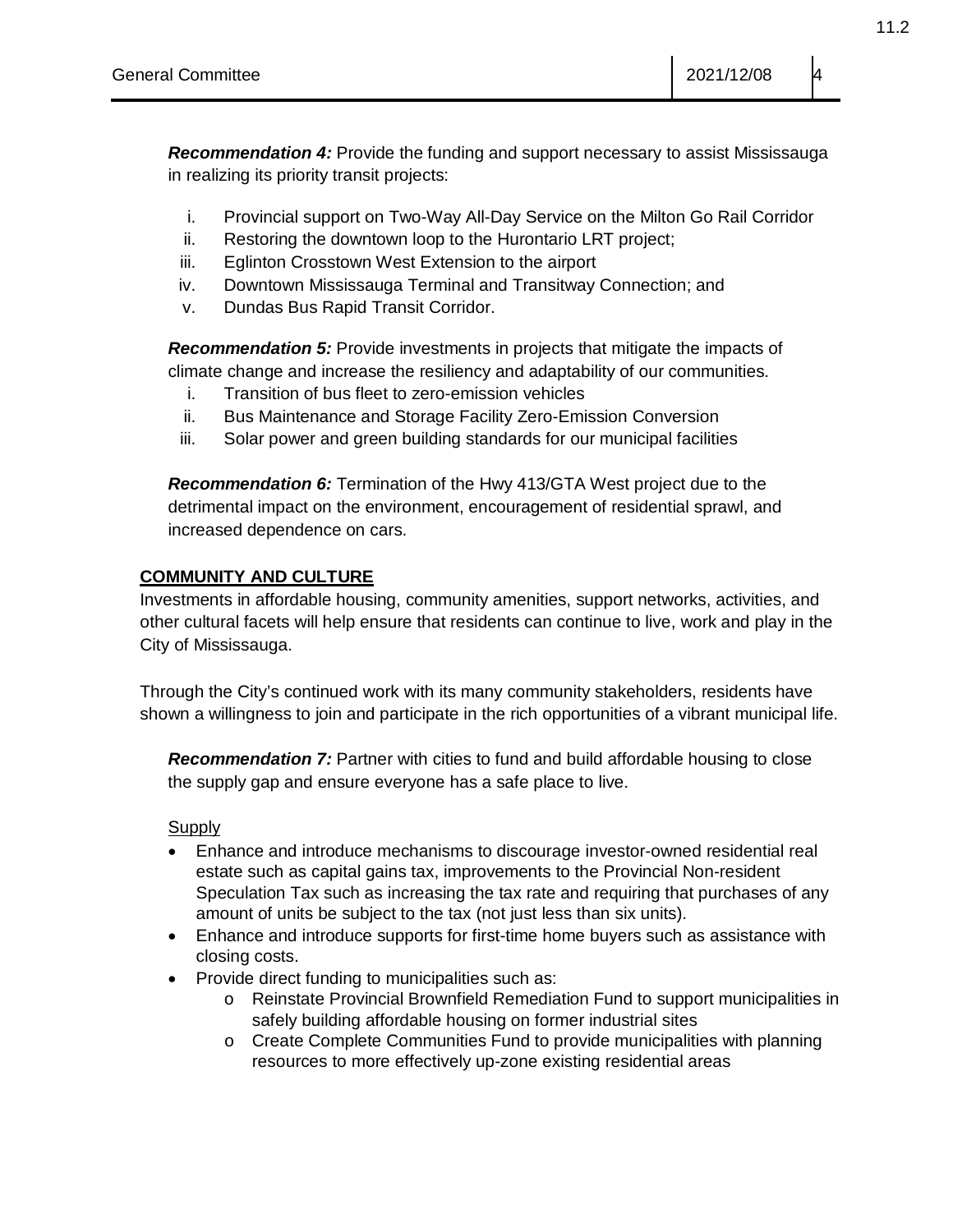**Affordability** 

- Enhance and/or introduce funding and financing for affordable housing developers and work with municipalities to better coordinate the funding process and timing.
- Amend the Planning Act to permit inclusionary zoning everywhere that the market can support it (e.g. large greyfield sites) and permit cash-in-lieu of Inclusionary Zoning.
- Enhance and/or introduce tools for municipalities to raise funds for affordable housing as well as offer direct funding to municipalities such as the expected federal Housing Accelerator Fund.
- Leverage the potential of Provincially- and Federally-owned land by:
	- requiring a minimum number of affordable units be provided when selling surplus land to developers;
	- o offering surplus land to non-profit housing providers for a below market price; and
	- o evaluating co-development of provincially- and federally-owned lands with affordable housing uses.
- Provide direct incentives and more favourable market conditions for rental housing producers.
- Introduce HST rebates, provincial tax credits, and revise other tax policies to incentivize the development of affordable housing.
- Use additional housing-related tax revenue from the above measures to directly fund local housing incentive programs.

**Recommendation 8:** Invest in the Mississauga community to create great places and amenities for everyone. Projects include:

- i. Lakeview Village
- ii. Port Credit Harbour Marina
- iii. JC Saddington/Brightwater Waterfront Parks
- iv. Cooksville Parkland Development

### **LOCAL ECONOMY**

At the same time as governments are assisting the municipal sector, they must also continue to assist our business community. Some sectors (life sciences, healthcare, etc.,) have fared well through this pandemic, while other sectors (aerospace, hospitality, and manufacturing) have been hard hit. In particular, small businesses, tourism, and creative industries have experienced unprecedented losses. Staff propose the following recommendations to support our local economy:

*Recommendation 9:* Continue targeted support for sectors hardest hit by the COVID-19 pandemic, including main street businesses, recreation, travel and tourism, creative sector and air travel.

i. Support should be sector specific when appropriate and prioritize non-repayable financial assistance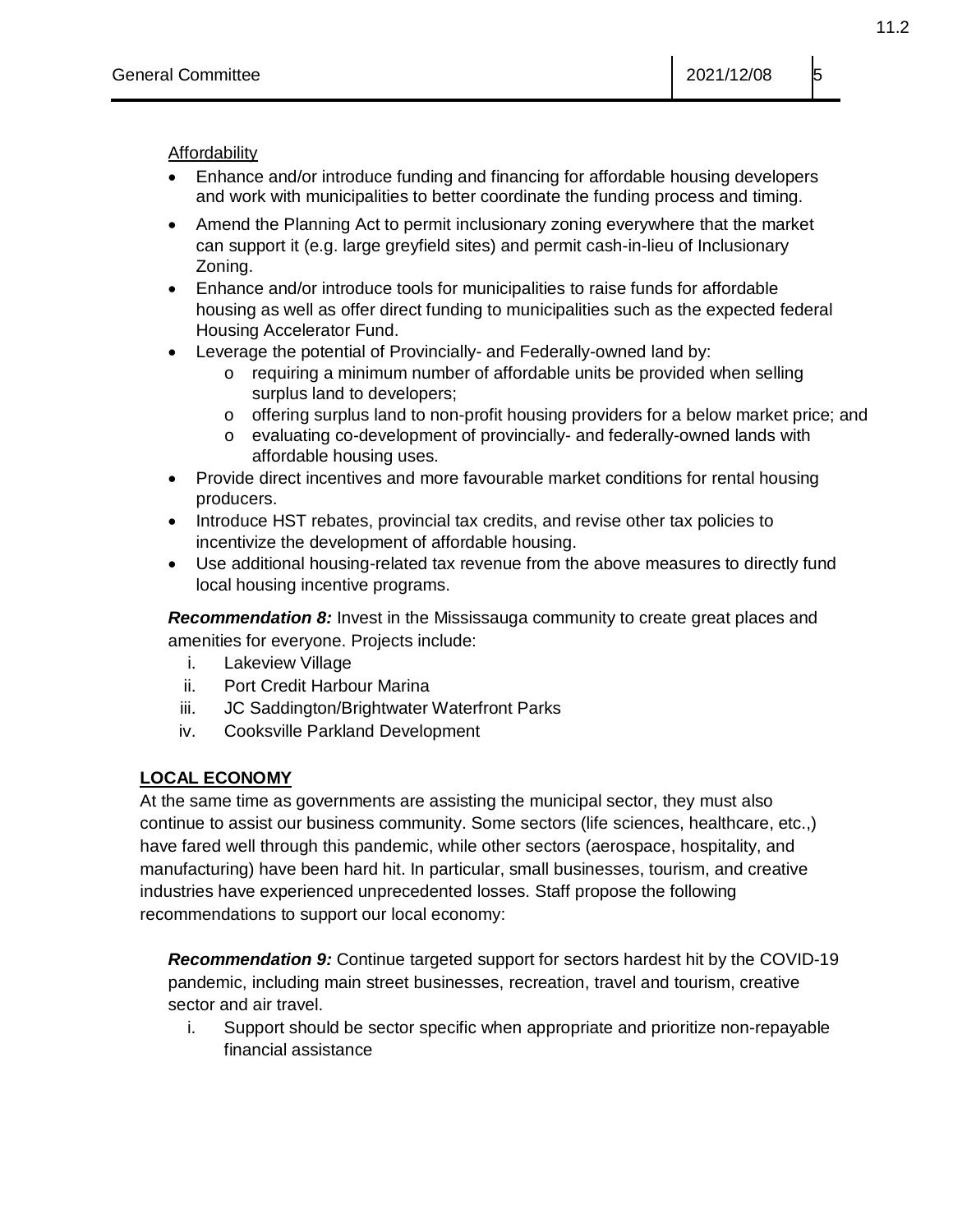*Recommendation 10:* Invest in local business innovation and competitiveness.

- i. Enhance existing and introduce new funding programs to support local business innovation, start-up and scale-up capacity
- ii. Enhance existing and introduce new funding programs to support local business competitiveness through technology adoption and automation
- iii. Invest in local business capacity to develop and adopt the technologies and practices required for a clean energy transition consistent with Canada's climate goals
- iv. Invest in Canada's supply chain infrastructure, including physical infrastructure and digital technology capacity of supply chain organizations and companies
- v. Take proactive measures to support small, medium and large enterprise access to global markets

*Recommendation 11:* Invest in talent development and access.

- i. Enhance existing and introduce new funding programs to address labour shortages that are locally appropriate and developed in partnership with industry, education, regional and municipal representatives
- ii. Improve and expand pathways for immigrants to address industry labour shortages

*Recommendation 12:* Prioritize investments that support a fair and inclusive economic recovery.

- i. Ensure access to affordable childcare
- ii. Keep our workers safe by providing adequate sick pay.
- iii. Enhance existing and introduce new funding programs to identify and address barriers to full participation of women, racialized and indigenous people and those with disabilities in entrepreneurship and labour markets
- iv. Take proactive measures to ensure government support programs and procurement processes are open and accessible to under-represented groups, including women, racialized and indigenous people and those with disabilities, as well as small and medium enterprises

### **Financial Impact**

There is no financial impact associated with the production of these submissions.

# **Conclusion**

The City of Mississauga appreciates the opportunity to provide the Ministry of Finance with information and suggestions for the upcoming Provincial and Federal 2022 Budgets. All of the recommendations outlined in this report are of importance to the City and would have a positive